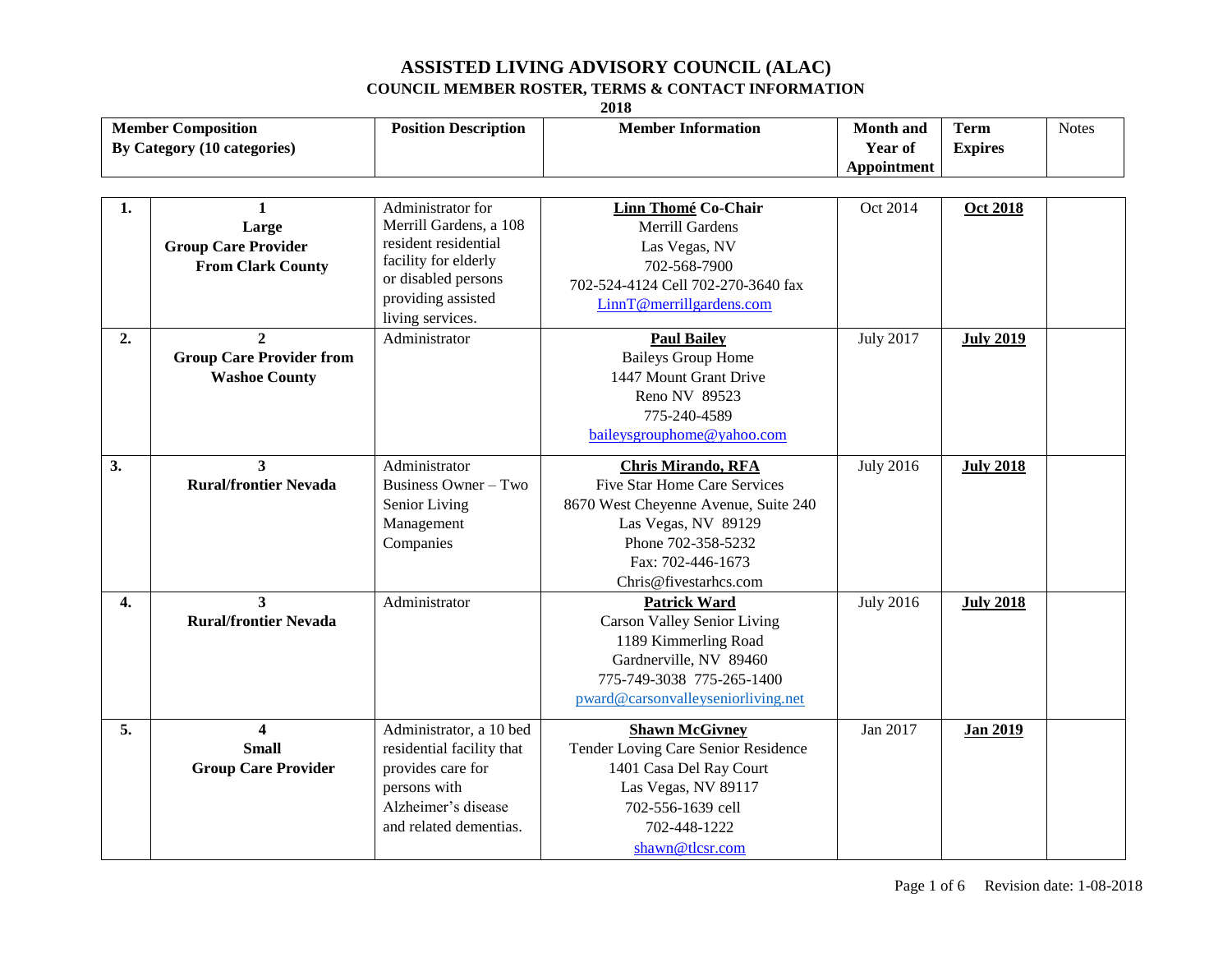|                                                          | 2018                                                                                 |                                                                                                                                                                                                                                     |                                                                                                                                                                                                                            |                                            |                               |              |  |
|----------------------------------------------------------|--------------------------------------------------------------------------------------|-------------------------------------------------------------------------------------------------------------------------------------------------------------------------------------------------------------------------------------|----------------------------------------------------------------------------------------------------------------------------------------------------------------------------------------------------------------------------|--------------------------------------------|-------------------------------|--------------|--|
| <b>Member Composition</b><br>By Category (10 categories) |                                                                                      | <b>Position Description</b>                                                                                                                                                                                                         | <b>Member Information</b>                                                                                                                                                                                                  | <b>Month</b> and<br>Year of<br>Appointment | <b>Term</b><br><b>Expires</b> | <b>Notes</b> |  |
| 6.                                                       | 5<br>Large<br><b>Group Care Provider from</b><br>rural/frontier<br><b>Nevada</b>     | Administrator, Mason<br>Valley Residence,<br>57resident residential<br>facility w 45 beds for<br>elderly or disabled, and<br>12 beds for persons w<br>Alzheimer's disease<br>and related dementias.                                 | Dan Allmett, Co-Chair<br>Resigned.                                                                                                                                                                                         | Jan 2017                                   | <b>Jan 2019</b>               |              |  |
| 7.                                                       | Large<br><b>Group Care Provider</b>                                                  | Arbors Memory Care<br>Residential<br>care<br>providing<br>Alzheimer's<br>and<br>dementia<br>care.<br>Owner. Licensed<br>Administrator                                                                                               | <b>Gina Stutchman</b><br>Arbors Memory Care<br>2121 East Prater Way<br>Sparks, NV 89434<br>775-331-2229<br>gina@arborsmemorycare.com                                                                                       | April 2016                                 | <b>April 2018</b>             |              |  |
| 8.                                                       | 5<br>Large<br><b>Group Care Provider</b>                                             | Administrator                                                                                                                                                                                                                       | <b>Simona Cocea</b><br>Desert Springs Senior Living<br>6650 W. Flamingo Rd.<br>Las Vegas, NV 89103<br>Office: 702.732.2800<br>Fax: 702.873.5316<br>Simona_509@yahoo.com                                                    | July 19, 2016                              | <b>July 19, 2018</b>          |              |  |
| 9.                                                       | 6<br><b>Group Care Provider with a</b><br><b>Mental Health</b><br><b>Designation</b> | Administrator/Owner<br><b>Residential Facilities</b><br>(AGC) w endorsement<br>for Elderly or Disabled<br>Persons and/or<br>Mentally Retarded and<br>or Persons with<br>Chronic Illnesses and<br>or person with Mental<br>Illnesses | <b>Vangie Molino</b><br>Vista Adult Care<br>1079 Ricco Drive (5 beds)<br>3413 Alpland Ln (7 beds)<br>7300 Pahrah Drive (10 beds)<br>Sparks, NV 89434<br>vistaadultcare@yahoo.com<br>www.vistaadultcare.com<br>775-338-3886 | Oct 2015                                   | <b>Oct 2019</b>               |              |  |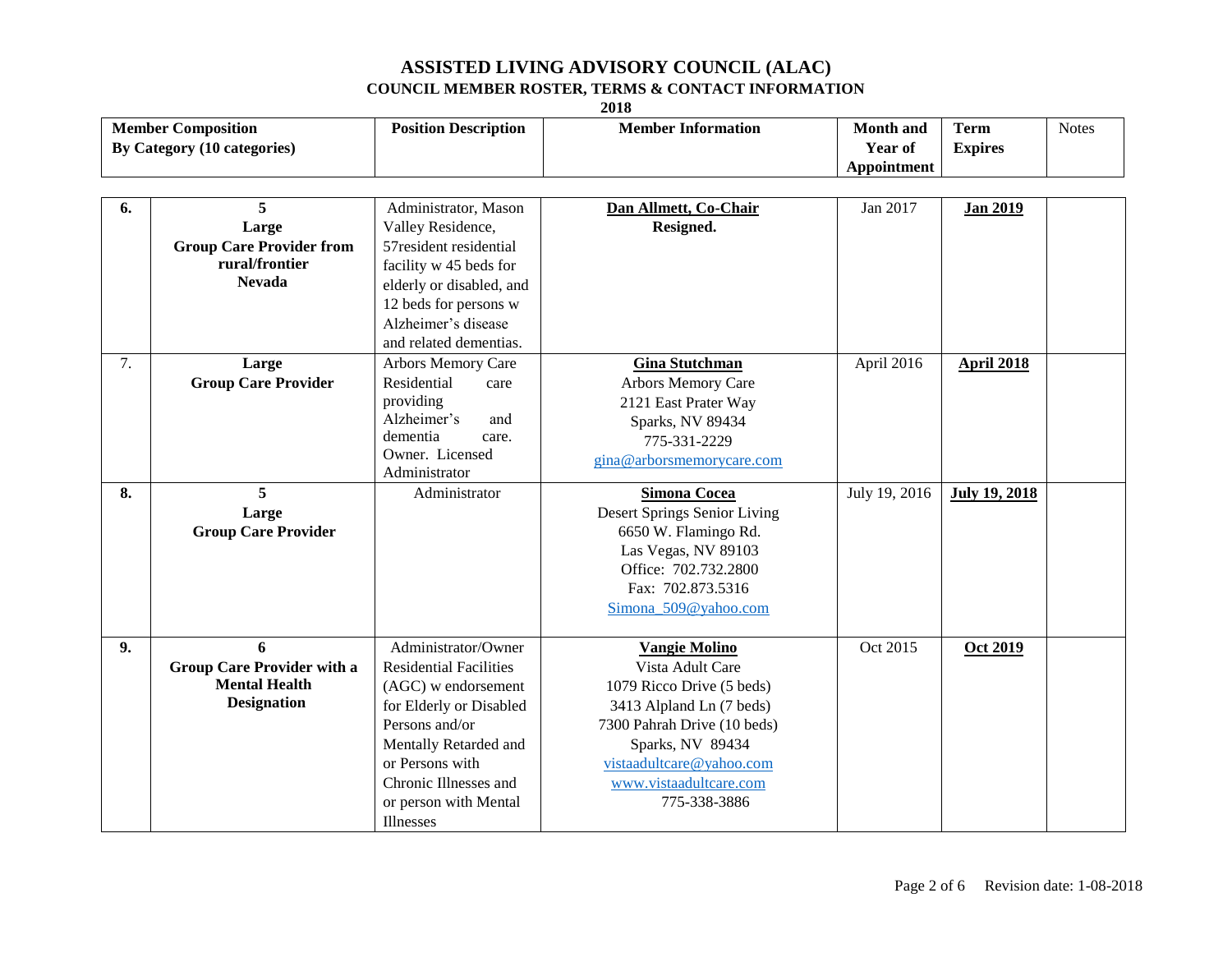|     | 2010                               |                             |                                   |                    |                  |              |  |  |
|-----|------------------------------------|-----------------------------|-----------------------------------|--------------------|------------------|--------------|--|--|
|     | <b>Member Composition</b>          | <b>Position Description</b> | <b>Member Information</b>         | Month and          | <b>Term</b>      | <b>Notes</b> |  |  |
|     | By Category (10 categories)        |                             |                                   | Year of            | <b>Expires</b>   |              |  |  |
|     |                                    |                             |                                   | <b>Appointment</b> |                  |              |  |  |
|     |                                    |                             |                                   |                    |                  |              |  |  |
| 10. | 7                                  | Administrator               | <b>Julie Peterson</b>             | <b>July 2016</b>   | <b>July 2018</b> |              |  |  |
|     | Group care provider from a         |                             | Vintage Park                      |                    |                  |              |  |  |
|     | facility with the Assisted         |                             | Las Vegas, NV 89147               |                    |                  |              |  |  |
|     | <b>Living Services Endorsement</b> |                             | Julie.peterson@genesishcc.com     |                    |                  |              |  |  |
|     |                                    |                             | 702-263-6313                      |                    |                  |              |  |  |
|     |                                    |                             | Cell-702-858-6009                 |                    |                  |              |  |  |
| 11. | 7                                  | <b>Quality Enhancement</b>  | <b>Wendy Knorr</b>                | <b>July 2016</b>   | <b>July 2018</b> |              |  |  |
|     | Group care provider from a         | Director                    | 4095 Kings Row                    |                    |                  |              |  |  |
|     | facility with the Assisted Living  |                             | Reno, Nevada 89503                |                    |                  |              |  |  |
|     | <b>Services Endorsement</b>        |                             | 775-750-3518                      |                    |                  |              |  |  |
|     |                                    |                             | Wendy.knorr@atriaseniorliving.com |                    |                  |              |  |  |
|     |                                    |                             |                                   |                    |                  |              |  |  |
| 12. | $\overline{7}$                     |                             | <b>Julie Liebo</b>                | <b>July 2016</b>   | <b>July 2018</b> |              |  |  |
|     | Group care provider from a         |                             | Pure Care Living                  |                    |                  |              |  |  |
|     | facility with the Assisted Living  |                             | 1127 South Rancho Drive           |                    |                  |              |  |  |
|     | <b>Services Endorsement</b>        |                             | Las Vegas, NV 89102               |                    |                  |              |  |  |
|     |                                    |                             | 702-293-0181                      |                    |                  |              |  |  |
|     |                                    |                             | julieliebo@gmail.com              |                    |                  |              |  |  |
| 13. | 8                                  | <b>Licensed Residential</b> | <b>Diana Roberts</b>              | October            | <b>Oct 2018</b>  |              |  |  |
|     | <b>At-Large Member</b>             | Facility Administrator      | 775-842-1091                      | 2016               |                  |              |  |  |
|     |                                    |                             | meandmollie@hotmail.com           |                    |                  |              |  |  |

| 14. |                        | Attorney at Law             | <b>Jeremy Thomson</b>         | <b>July 2016</b> | <b>July 2018</b> |  |
|-----|------------------------|-----------------------------|-------------------------------|------------------|------------------|--|
|     | <b>At-Large Member</b> |                             | Clark Hill, LLP               |                  |                  |  |
|     |                        |                             | JThompson@ClarkHill.com       |                  |                  |  |
|     |                        |                             | Phone 702-697-7527            |                  |                  |  |
|     |                        |                             | Cell 775-287-0635             |                  |                  |  |
| 15  |                        | <b>Residential Facility</b> | <b>Dora Valentin Tompkins</b> | <b>July 2016</b> | <b>July 2018</b> |  |
|     | <b>At-Large Member</b> | Administrator               | Angel Care Residential Home   |                  |                  |  |
|     |                        |                             | 5559 Trooper Street           |                  |                  |  |
|     |                        |                             | Las Vegas, NV 89120           |                  |                  |  |
|     |                        |                             | 702-608-7238                  |                  |                  |  |
|     |                        |                             | info@carelasvegas.com         |                  |                  |  |

**2018**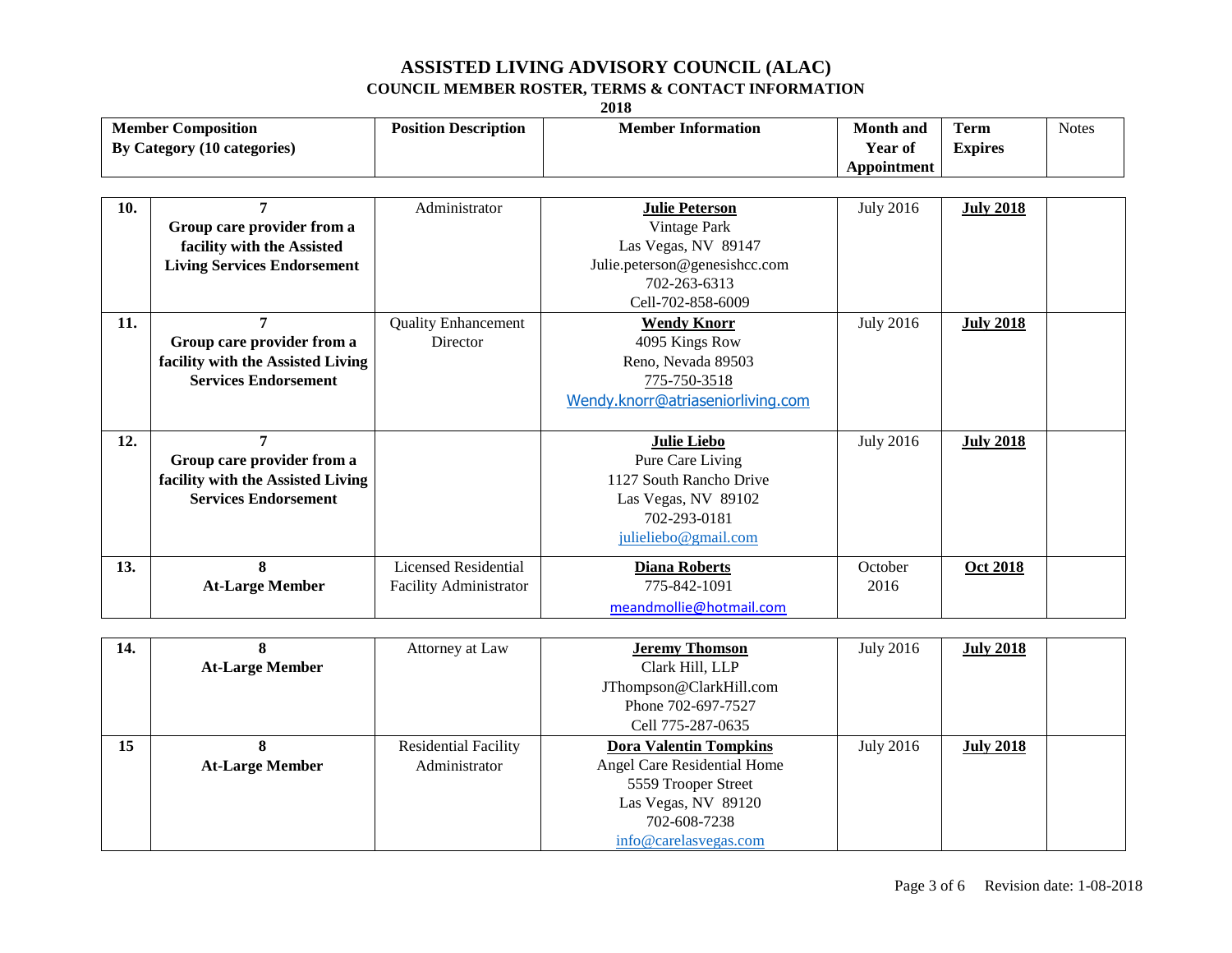|                                                          | 2018                                                               |                                                                                                                         |                                                                                                                                                                                                     |                                            |                               |              |  |  |
|----------------------------------------------------------|--------------------------------------------------------------------|-------------------------------------------------------------------------------------------------------------------------|-----------------------------------------------------------------------------------------------------------------------------------------------------------------------------------------------------|--------------------------------------------|-------------------------------|--------------|--|--|
| <b>Member Composition</b><br>By Category (10 categories) |                                                                    | <b>Position Description</b>                                                                                             | <b>Member Information</b>                                                                                                                                                                           | <b>Month</b> and<br>Year of<br>Appointment | <b>Term</b><br><b>Expires</b> | <b>Notes</b> |  |  |
|                                                          |                                                                    |                                                                                                                         |                                                                                                                                                                                                     |                                            |                               |              |  |  |
| 16.                                                      | 9<br><b>At large Allied Health</b><br><b>Professional</b>          | Registered Nurse,<br>Chairperson of the State<br>Board of Examiners for<br>Long Term Care<br>Administrators<br>(BELTCA) | <b>Margaret McConnell</b><br>2754 Shadow Dancer Trail<br>Reno, NV 89511<br>702-496-8805 Cell<br>mamcconnell46@gmail.com                                                                             | Jan 2017                                   | <b>Jan 2019</b>               |              |  |  |
|                                                          | <b>Ex-Officio Member</b>                                           |                                                                                                                         | <b>Robert Kidd</b><br>Perry Foundation, President<br>NVHCA Perry Foundation<br>35 E. Horizon Ridge Parkway #110-137<br>Henderson, NV 89002<br>866-307-0942<br>Robert@perryfoundationnv.org          |                                            |                               |              |  |  |
|                                                          | <b>Bureau of Health Care Quality</b><br>and Compliance - key staff |                                                                                                                         | Steve Gerlemansgerleman@health.nv.gov<br>Pat Elkins - pelkins@health.nv.gov<br>Phone no- 702-486-6515<br>Nenita Wasserman, Advisory Council<br>Coordinator<br>nwasserman@health.nv.gov 775-684-1033 |                                            |                               |              |  |  |

Composition: The Council shall consist of no more than 16 members with a quorum consisting of eight members. The Council should try to include in its membership but not be restricted to the following: A group care provider from Clark County; a group care provider from Washoe County; a group care provider from rural/frontier Nevada; a small group care provider; a large group care provider; a group care provider with a mental health designation; a group care provider from a facility with the Assisted Living Services endorsement; An At-Large member; and A representative of the pharmacy industry.

Terms: Each Member shall serve a term of one to two years or until a successor is selected by a vote of the majority. Members may serve consecutive terms. Member's terms should be staggered so that the entire membership will not be replaced at any one time. In the event of a vacancy, nominations will be solicited and members will be selected by a vote of the majority.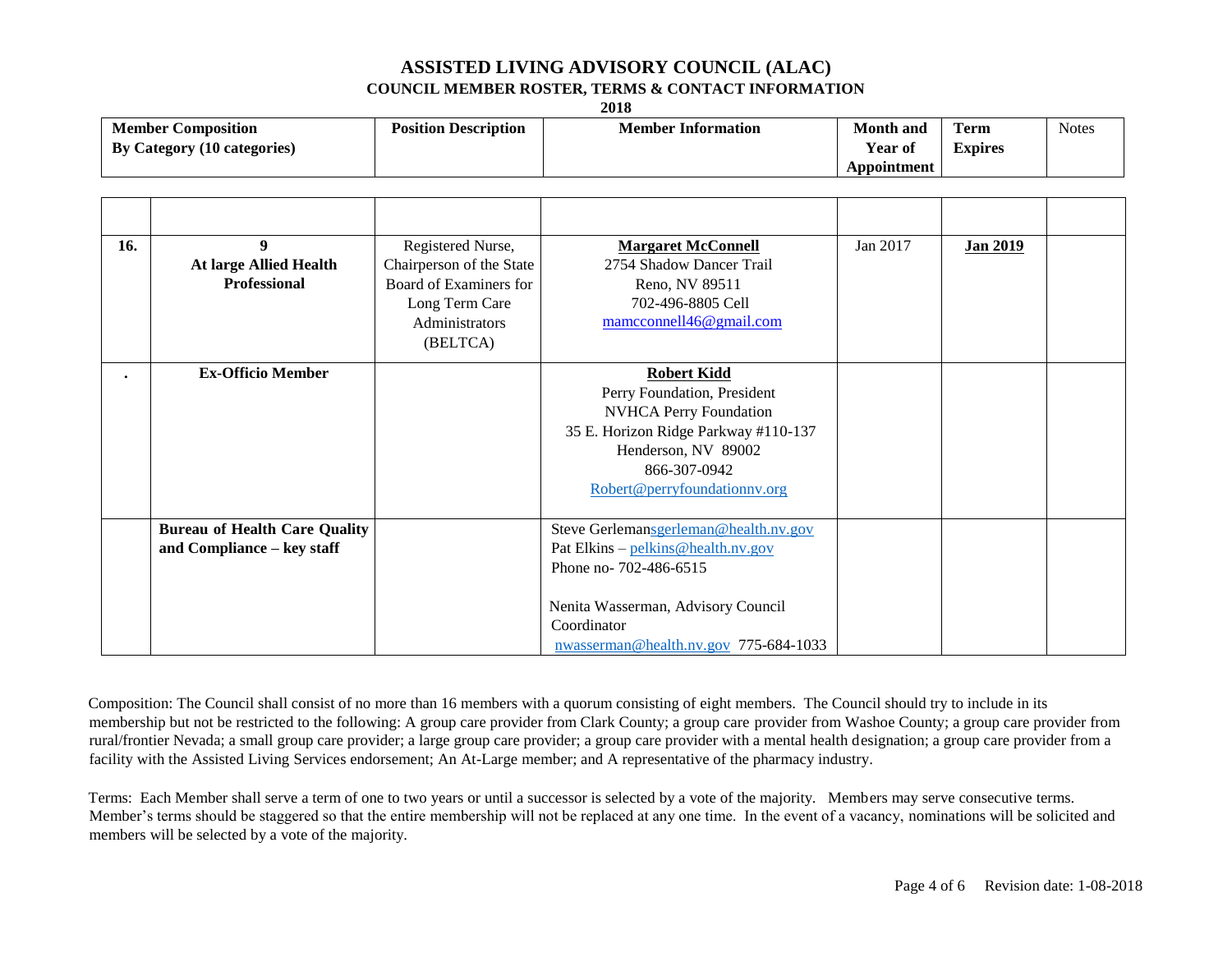|                                                                                                            | 2018                        |                           |                                            |                               |              |  |  |
|------------------------------------------------------------------------------------------------------------|-----------------------------|---------------------------|--------------------------------------------|-------------------------------|--------------|--|--|
| <b>Member Composition</b><br>By Category (10 categories)                                                   | <b>Position Description</b> | <b>Member Information</b> | <b>Month</b> and<br>Year of<br>Appointment | <b>Term</b><br><b>Expires</b> | <b>Notes</b> |  |  |
| ** Co-Chairperson for the council.                                                                         |                             |                           |                                            |                               |              |  |  |
| 1/18/11 - Knorr, Allmett, McGivney, Womack voted as members                                                |                             |                           |                                            |                               |              |  |  |
| Feb. 2012 – Wendy Knorr resigns                                                                            |                             |                           |                                            |                               |              |  |  |
| 4/17/12 - Updated after ALAC meeting.                                                                      |                             |                           |                                            |                               |              |  |  |
| Homnick: Term expired March 2012 - Extended to March 2014                                                  |                             |                           |                                            |                               |              |  |  |
| Padgett: Term expired September 2011 – Extended to September 2013                                          |                             |                           |                                            |                               |              |  |  |
| Roberts: Term expired April 2011 – Extended to April 2013                                                  |                             |                           |                                            |                               |              |  |  |
| The only information updated on 6.18.2012 is Linn Homnick work contact no. deleted.                        |                             |                           |                                            |                               |              |  |  |
| $6/14/12$ – Updated Diana Roberts contact information; removal of The Arbors information                   |                             |                           |                                            |                               |              |  |  |
| $7/17/12$ – Term extensions for the following members:                                                     |                             |                           |                                            |                               |              |  |  |
| Gabor: Term expired October 2012 - Extended to October 2014                                                |                             |                           |                                            |                               |              |  |  |
| McConnell: Term expired October 2012 - Extended to October 2014                                            |                             |                           |                                            |                               |              |  |  |
| Tinio: Term expired October 2012 – Extended to October 2014                                                |                             |                           |                                            |                               |              |  |  |
| Perry, Karen – Nominated and voted in as a member – Term July 2012 to July 2014                            |                             |                           |                                            |                               |              |  |  |
| $10/16/12$ – Term extension for the following members: Gresh expired August 2012 – Extended to August 2014 |                             |                           |                                            |                               |              |  |  |
| Thome expired October 2012 - Extended to October 2014                                                      |                             |                           |                                            |                               |              |  |  |
| - Member Termination: Joe Tinio                                                                            |                             |                           |                                            |                               |              |  |  |
| $1/15/13$ – Member terms extensions:                                                                       |                             |                           |                                            |                               |              |  |  |
| Allmett expired January 2-13 - Extended to January 2015                                                    |                             |                           |                                            |                               |              |  |  |
| McGivney expired January 2013 - Extended to January 2015                                                   |                             |                           |                                            |                               |              |  |  |
| Roberts expired April 2013 - Extended to April 2015                                                        |                             |                           |                                            |                               |              |  |  |
| Womack expired January 2013 – Extended to January 2015                                                     |                             |                           |                                            |                               |              |  |  |
| $1/15/13$ – Arnold, Heuer and Casal voted in as members – Terms January 2013 to January 2015 1/14/2014     |                             |                           |                                            |                               |              |  |  |
| - Arnold Heuer moved.                                                                                      |                             |                           |                                            |                               |              |  |  |
| Updated 3/29/2013 mjh                                                                                      |                             |                           |                                            |                               |              |  |  |
| 4/15/2014 Lynn Homnick term extension extended to March 2016                                               |                             |                           |                                            |                               |              |  |  |
| Darryl Fisher, Heather Lankford, Gina Stutchman approved as new members                                    |                             |                           |                                            |                               |              |  |  |
| Updated 4/15/2014 nw                                                                                       |                             |                           |                                            |                               |              |  |  |
| Updated Lynn Homick information 10.21.2014 nw                                                              |                             |                           |                                            |                               |              |  |  |
| Removed M.Casal, J. Gabor, M. Gresh                                                                        |                             |                           |                                            |                               |              |  |  |
| Margaret McConnell, Diana Roberts, Martha Hilario - all extended their terms two years.                    |                             |                           |                                            |                               |              |  |  |
| Updated Linn Thome, RFA email address to LinnT@merrillgardens.com 1.14.2015 nw                             |                             |                           |                                            |                               |              |  |  |
| 1-20-2015 – extended terms for Shawn McGivney and Dan Allmett to 1/2017                                    |                             |                           |                                            |                               |              |  |  |